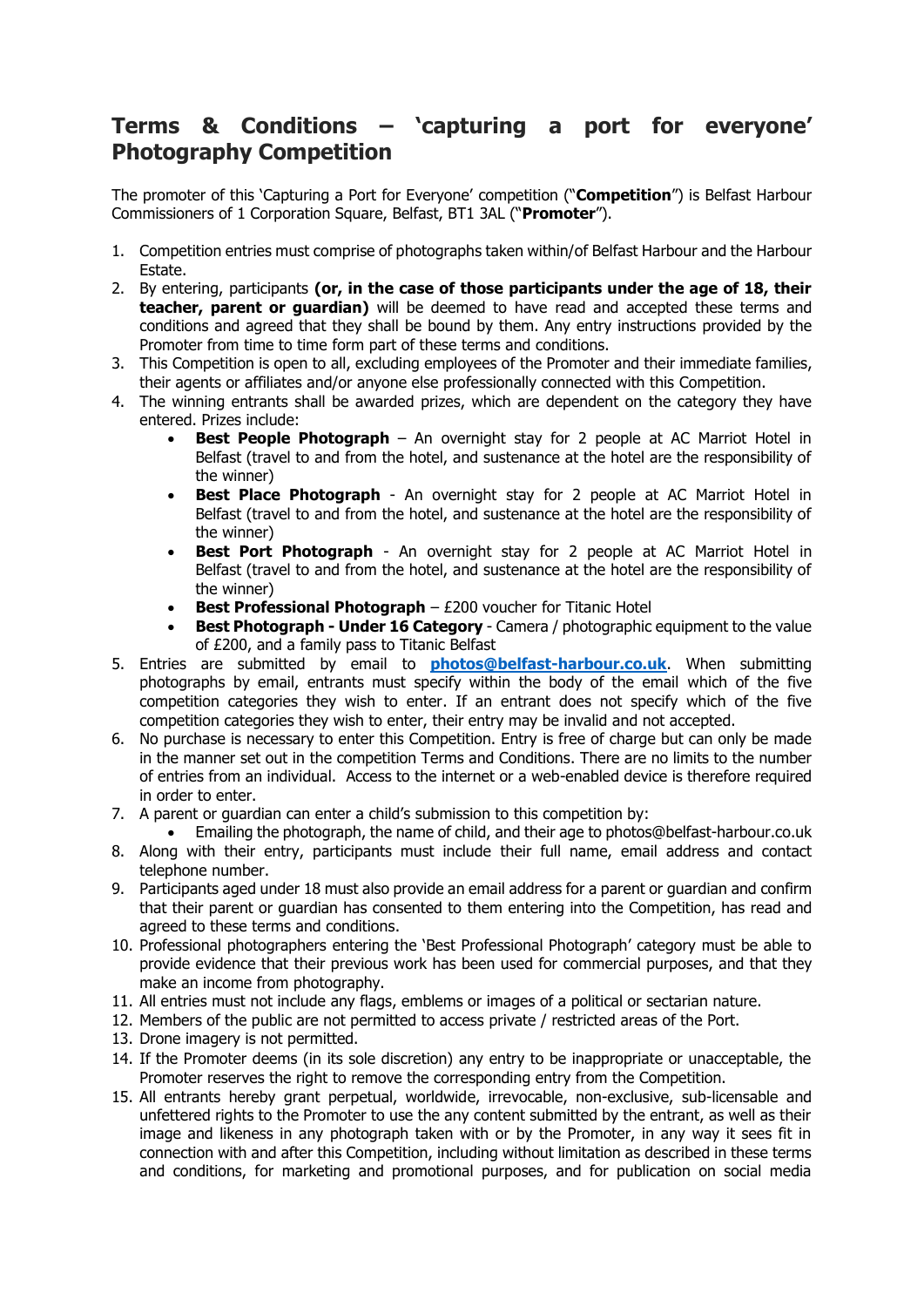associated with the Promoter. Each entrant hereby irrevocably waives any rights of compensation to which he/she might now or in future be entitled in respect of the foregoing and agrees not to exercise any such rights against the Promoter, its licensees or any other third parties.

- 16. The Competition runs from 9.00am on 23rd May 2022 ("**Start Date**") to 5.00pm Monday 15th August ("**Closing Date**") ("**the Competition Period**"). Any entry received after the Competition Period is invalid and will not be accepted.
- 17. In entering the Competition, all entrants confirm that they are eligible to do so, and eligible to claim the prize if they win. All valid entries will be shortlisted by a panel of judges employed by the Promoter, supported by an external judge. The decision of the panel of judges (acting reasonably) will be final.
- 18. The judging process will involve scoring photographs based on a list of pre-agreed criteria to be outlined by the judges involved. Criteria includes:
	- Adherence/relevance to category
	- **Impact**
	- Originality and level of creativity
	- Composition and quality
- 19. The successful entrants will be notified of the fact that they have won by 29<sup>th</sup> August 2022, via the telephone number or email address provided in the email entry. If contact with the winner cannot be made within 5 working days of the first attempt, Belfast Harbour reserves the right to offer the prize to someone else. The prize will be either delivered or collected as agreed between both parties.
- 20. If for any reason any aspect of the Competition does not function correctly, whether by means of infection by computer virus, network failure, bugs, tampering, unauthorised intervention, fraud, technical failures or any cause beyond the control of the Promoter that corrupts or affects the administration, integrity, fairness or proper operation of the Competition, then the Promoter may at its sole discretion cancel, modify or suspend the Competition (or these terms and conditions) and/or invalidate affected entries, but will always endeavour to try and minimise the effect on entrants in order to avoid undue disappointment.
- 21. The Promoter and its associated agents, affiliates, employees, sub-contractors and licensees accept no liability for any loss, expense or damage which is suffered or sustained (whether or not arising from any person's negligence) directly or indirectly in connection with the Competition and/or any prize, other than such liability that cannot be excluded by law (including death or personal injury caused by negligence) which liability shall be limited to the maximum extent permitted by law.
- 22. Proof of electronic submission of an entry or a vote or any other communication is not proof of receipt by the Promoter. The Promoter will not accept any responsibility for any competition entries that are lost, mislaid or damaged in transit or the non-receipt or late receipt of any entry or vote or any other communication to or from an entrant due to any transmission, network or software problem or defect, communications failure, destruction, or for any other reason outside the Promoter's reasonable control.
- 23. The Promoter will not accept competition entries that are (a) automatically generated by computer; (b)completed by third parties or in bulk; (c) illegible, have been heavily altered, reconstructed, forged or tampered with; (d) photocopies and not originals; or (e) incomplete.
- 24. The Promoter reserves the right to verify the validity of any entry and to refuse to award a prize or withdraw a prize and/or refuse further participation in the Competition and disqualify an entrant if there are reasonable grounds to believe there has been a breach of these terms and conditions or otherwise where an entrant may have engaged in any fraudulent activity. Without prejudice to the generality of the foregoing, the Promoter reserves the right to refuse to provide the prize to the winning entrant if there is any reasonably grounded suspicion of fraud or cheating by the winning entrant.
- 25. This Competition is subject to Northern Irish law and the non-exclusive jurisdiction of the Northern Irish courts. This means that an entrant can choose whether to bring a claim in the courts of Northern Ireland or in the courts of another part of the UK in which he or she lives.
- 26. There are no cash or other alternatives to the stated prizes and, unless otherwise agreed in writing by the Promoter, the prizes will only be awarded directly to the winning participant. The prize is not negotiable or transferable.
- 27. In the event of circumstances outside of its control, the Promoter reserves the right to substitute the prizes with similar prizes of equal or greater value, including a cash alternative.